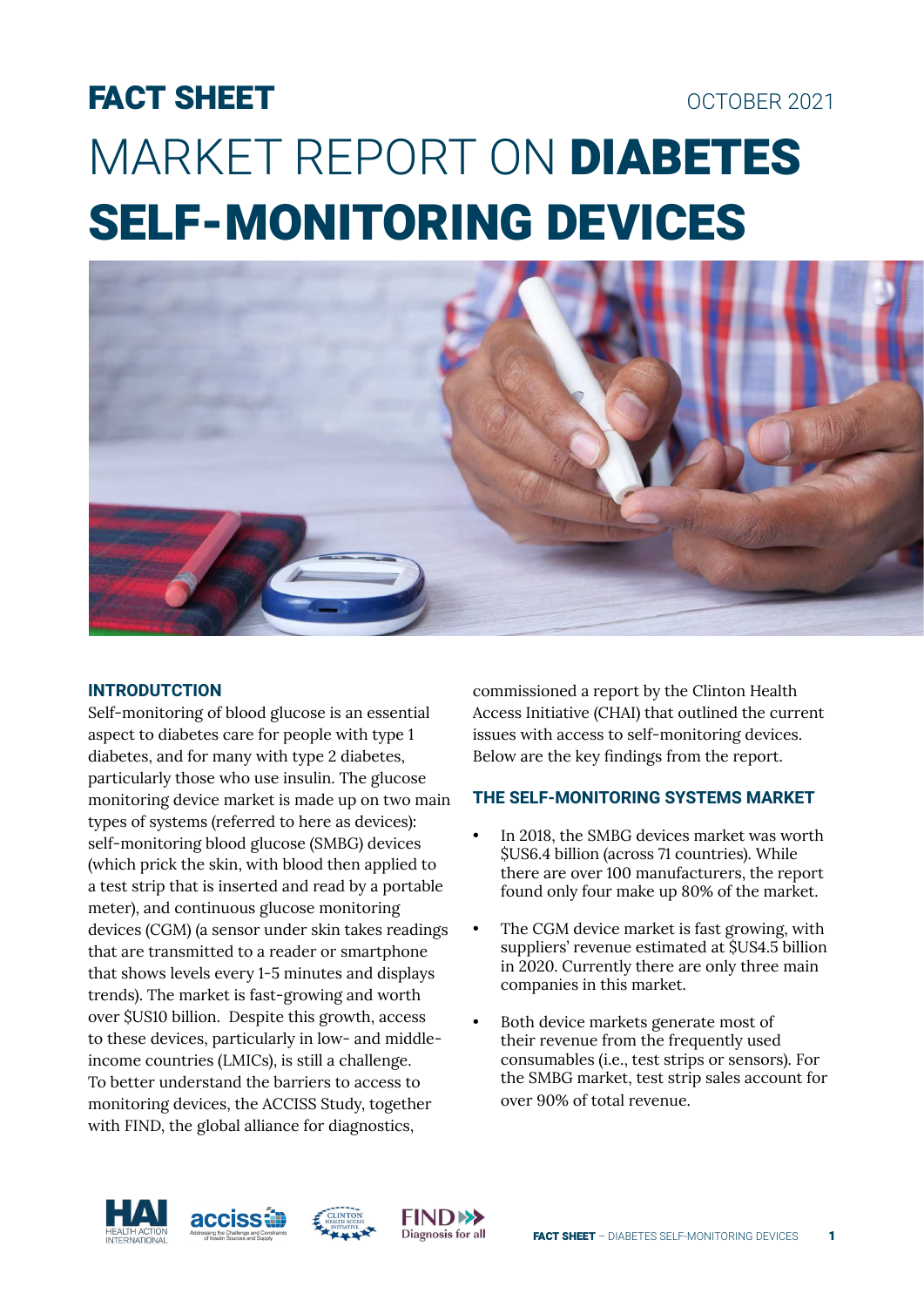#### Revenue (by value) split from annual consumption of SMBG commodities by insulin-requiring individuals

## **Revenue split for different SMBG commodities**



#### **BARRIERS TO ACCESS TO SELF-MONITORING DEVICES IN LMICS**

#### **High Prices**

*• Lack of funding for glucose monitoring devices in the public sector:* While diabetes is considered a priority non-communicable disease in many LMICs, funding for commodities, such as SMBG devices, is typically low priority.

#### Full provision by governments of 2+ blood glucose test strips per day for children <15 years



- *High prices in the private sector:* With limited provision of these devices in the public sector in LMICs, most sales occur in the private sector, where prices are typically higher, and often seen as a primary barrier to access. Although data is lacking, the report estimated that test strips alone can cost between US\$87.6-1,285/year assuming an individual uses four test strips per day.
- *Private sector prices result of suppliers' selling prices, mark-ups and other add-ons in the supply chain:* According to sources in the report, mark-ups (importers/distributors and retailers) may be 50-200% of the supplier's selling price. Price component studies are needed for these products.

## Revenue split from annual consumption of CGM commodities by insulin-requiring individuals

## **Revenue split for different CGM** commodities\*



*• Out-of-pocket costs greatly increase diabetes costs overall:* The largest contributor to the cost of diabetes care can be the glucose monitoring devices. For example, 2020 data from Mali indicated that a monthly supply of insulin (2 vials of 10ml 100IU/ml human insulin) costs individuals \$US18-20, compared to \$US36 for a modest monthly supply of test strips (2 test strips per day)

#### **Product Incompatibility and Other Issues**

- *Lack of universality to SMBG devices and supplies:* Suppliers generally make test strips that only work with their brand of meter or even a specific model under the same brand. This is problematic when the specific test strips are not available for an individual's device, or prices increase. As well, suppliers regularly make product upgrades resulting in new test strips that are incompatible with the individual's meter.
- *Products not suited to country settings:* There is no international guidance on target product specifications for self-monitoring glucose devices for LMIC markets, for example, taking into consideration extreme heat or humidity, or lack of literacy.
- *Shortage of health care workers trained in diabetes management:* In LMICs there is generally limited support to individuals on testing and using the results to adjust the amount of insulin needed.
- *Lack of education:* Proper diabetes education on how to use glucose monitoring systems and why they are important is often lacking in LMICs, which is a barrier to use.